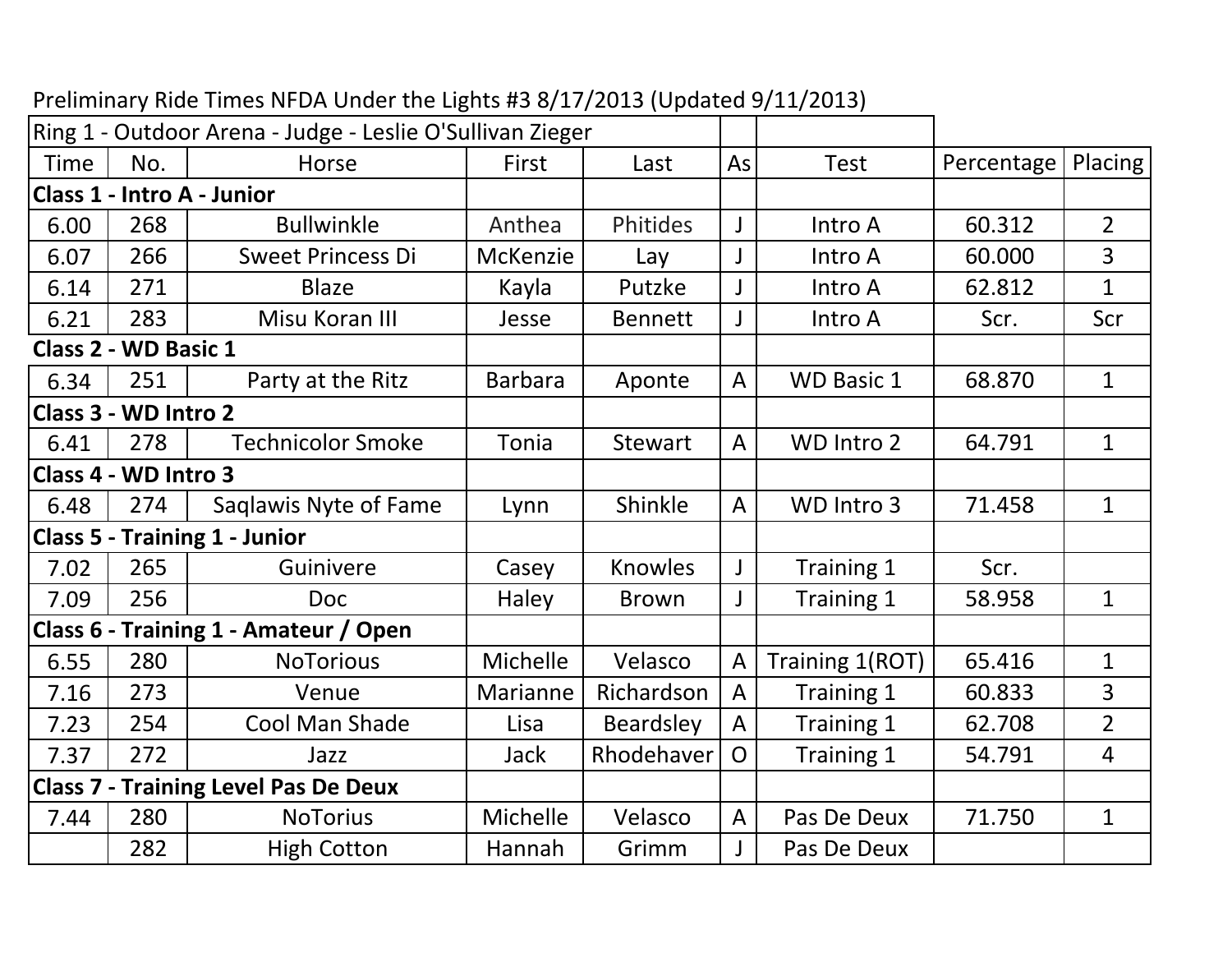| 7.51                                            | to  | 8.05 Break                         |                |                  |                |                 |        |                |
|-------------------------------------------------|-----|------------------------------------|----------------|------------------|----------------|-----------------|--------|----------------|
| <b>Class 8 - Intro B - Amateur</b>              |     |                                    |                |                  |                |                 |        |                |
| 6.27                                            | 254 | <b>Cool Man Shade</b>              | Lisa           | <b>Beardsley</b> | $\overline{A}$ | Intro B Q (ROT) | 66.250 | $\overline{2}$ |
| 8.05                                            | 264 | <b>Scotch Fianna</b>               | Virginia       | Hartley          | A              | Intro B         | Scr.   | Scr            |
| 8.12                                            | 263 | O'Dark Hundred                     | Megan          | Hartley          | A              | Intro B         | 62.812 | $\overline{3}$ |
| 8.19                                            | 259 | <b>BFR Peppy Girl</b>              | Ashley         | Dowdy            | A              | Intro B         | 67.500 | $\mathbf{1}$   |
| 8.26                                            | 257 | Perfect Ketel                      | Amy            | Combs            | A              | Intro B         | Scr.   | Scr            |
|                                                 |     | <b>Class 9 - Intro B - Amateur</b> |                |                  |                |                 |        |                |
| 8.33                                            | 275 | <b>Bailey's Irish Cream</b>        | Tammy          | Slater           | A              | Intro B         | Scr.   | Scr            |
| 8.40                                            | 267 | Lucky Sophia                       | <b>Natalie</b> | Pace             | A              | Intro B Q       | Scr.   | Scr            |
| 8.47                                            | 262 | Pacer                              | Amber          | Hagin            | A              | Intro B Q       | 64.062 | $\overline{2}$ |
| 8.54                                            | 261 | <b>Emerald N Sapphire</b>          | Mary Ann       | Gworek           | A              | Intro B Q       | 64.375 | $\mathbf{1}$   |
| Class 10 - Training 3 - Junior / Open / Amateur |     |                                    |                |                  |                |                 |        |                |
| 9.01                                            | 256 | <b>Doc</b>                         | Haley          | <b>Brown</b>     | $\mathsf{I}$   | Training 3      | 61.000 | $\overline{3}$ |
| 9.08                                            | 272 | Jazz                               | <b>Jack</b>    | Rhodehaver       | $\Omega$       | Training 3      | 56.000 | $\overline{4}$ |
| 9.15                                            | 260 | Deco Paj                           | Rebecca        | Goad             | A              | Training 3      | 64.200 | $\overline{2}$ |
| 9.22                                            | 270 | <b>Chips Ahoy</b>                  | Karen          | Putzke           | A              | Training 3 Q    | 63.200 | $\overline{3}$ |
| 9.29                                            | 253 | Cool Man Shade                     | Lisa           | <b>Beardsley</b> | A              | Training 3 Q    | Scr.   | Scr            |
| Class 10A - First 2 - Amateur                   |     |                                    |                |                  |                |                 |        |                |
| 8.33                                            | 277 | Adagio                             | Cassidy        | Spurgeon         | A              | First 2         | 66.216 | $\mathbf{1}$   |
| Ring 2 - Small Covered - Judge: Kathy Daly      |     |                                    |                |                  |                |                 |        |                |
| Time                                            | No. | Horse                              | First          | Last             | As             | <b>Test</b>     |        |                |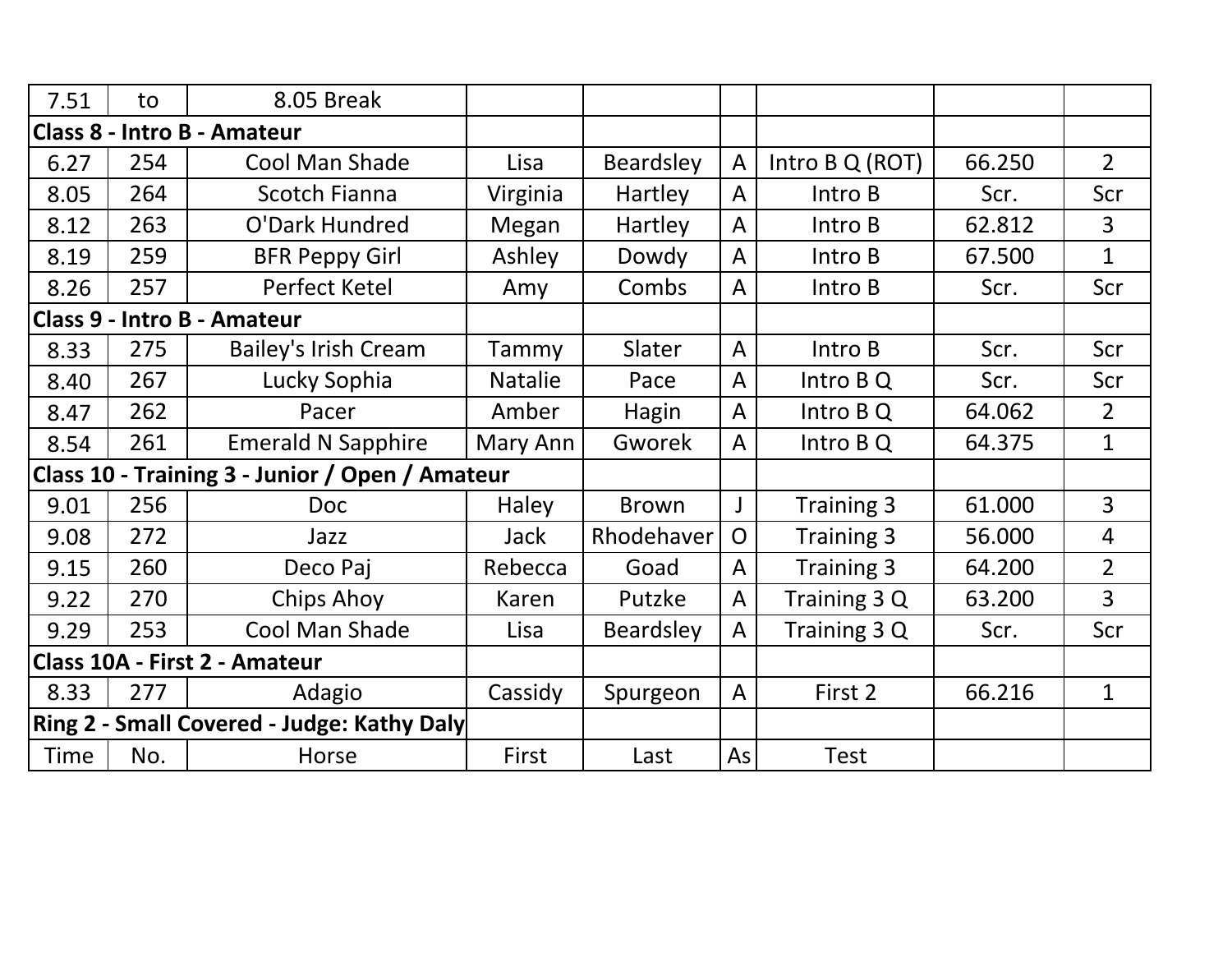| Class 11 - Intro A - Amateur          |     |                                   |                |                  |                |         |        |                |
|---------------------------------------|-----|-----------------------------------|----------------|------------------|----------------|---------|--------|----------------|
| 6.00                                  | 254 | <b>Cool Man Shade</b>             | Lisa           | <b>Beardsley</b> | $\mathsf{A}$   | Intro A | 61.875 | $\mathbf{1}$   |
| 6.07                                  | 264 | <b>Scotch Fianna</b>              | Virginia       | Hartley          | A              | Intro A | Scr.   | Scr            |
| 6.14                                  | 257 | Perfect Ketel                     | Amy            | Combs            | $\mathsf{A}$   | Intro A | Scr.   | Scr            |
| 6.21                                  | 275 | <b>Bailey's Irish Cream</b>       | Tammy          | Slater           | A              | Intro A | Scr.   | Scr            |
| Class 12 - Intro A - Amateur          |     |                                   |                |                  |                |         |        |                |
| 6.27                                  | 267 | Lucky Sophia                      | <b>Natalie</b> | Pace             | $\overline{A}$ | Intro A | 70.000 | $\overline{2}$ |
| 6.34                                  | 262 | Pacer                             | Amber          | Hagin            | A              | Intro A | 73.437 | $\mathbf{1}$   |
| 6.41                                  | 261 | <b>Emerald N Sapphire</b>         | Mary Ann       | Gworek           | A              | Intro A | 56.250 | $\overline{3}$ |
| Class 13 - Intro A - Amateur / Junior |     |                                   |                |                  |                |         |        |                |
| 6.48                                  | 255 | Miquita                           | Rebecka        | Belshaw          | $\mathsf{I}$   | Intro C | 57.750 | $\overline{3}$ |
| 6.55                                  | 263 | O'Dark Hundred                    | Megan          | Hartley          | A              | Intro C | 61.250 | $\overline{2}$ |
| 7.02                                  | 259 | <b>BFR Peppy Girl</b>             | Ashley         | Dowdy            | $\mathsf{A}$   | Intro C | 68.750 | $\mathbf{1}$   |
|                                       |     | Class 14 - First 1 - Amateur/Open |                |                  |                |         |        |                |
| 7.09                                  | 276 | Paint Your Wagon                  | Adriana        | Smith            | $\overline{O}$ | First 1 | Scr.   | Scr            |
| 7.16                                  | 260 | Deco Paj                          | Rebecca        | Goad             | $\mathsf{A}$   | First 1 | 63.448 | $\mathbf{1}$   |
| 7.23                                  | 270 | Chips Ahoy                        | Karen          | Putzke           | A              | First 1 | 59.655 | $\overline{2}$ |
| Class 15 - Intro B - Junior           |     |                                   |                |                  |                |         |        |                |
| 7.37                                  | 255 | Miquita                           | Rebecka        | Belshaw          | $\mathbf{I}$   | Intro B | 63.750 | $\mathbf{1}$   |
| 7.44                                  | 252 | <b>Miss Money Penny</b>           | Taylor         | Austell          | J              | Intro B | 62.187 | $\overline{2}$ |
| 7.51                                  | 268 | <b>Bullwinkle</b>                 | Anthea         | Phitides         | J              | Intro B | 52.810 | $\overline{3}$ |
| 7.58                                  | to  | 8.22 Break                        |                |                  |                |         |        |                |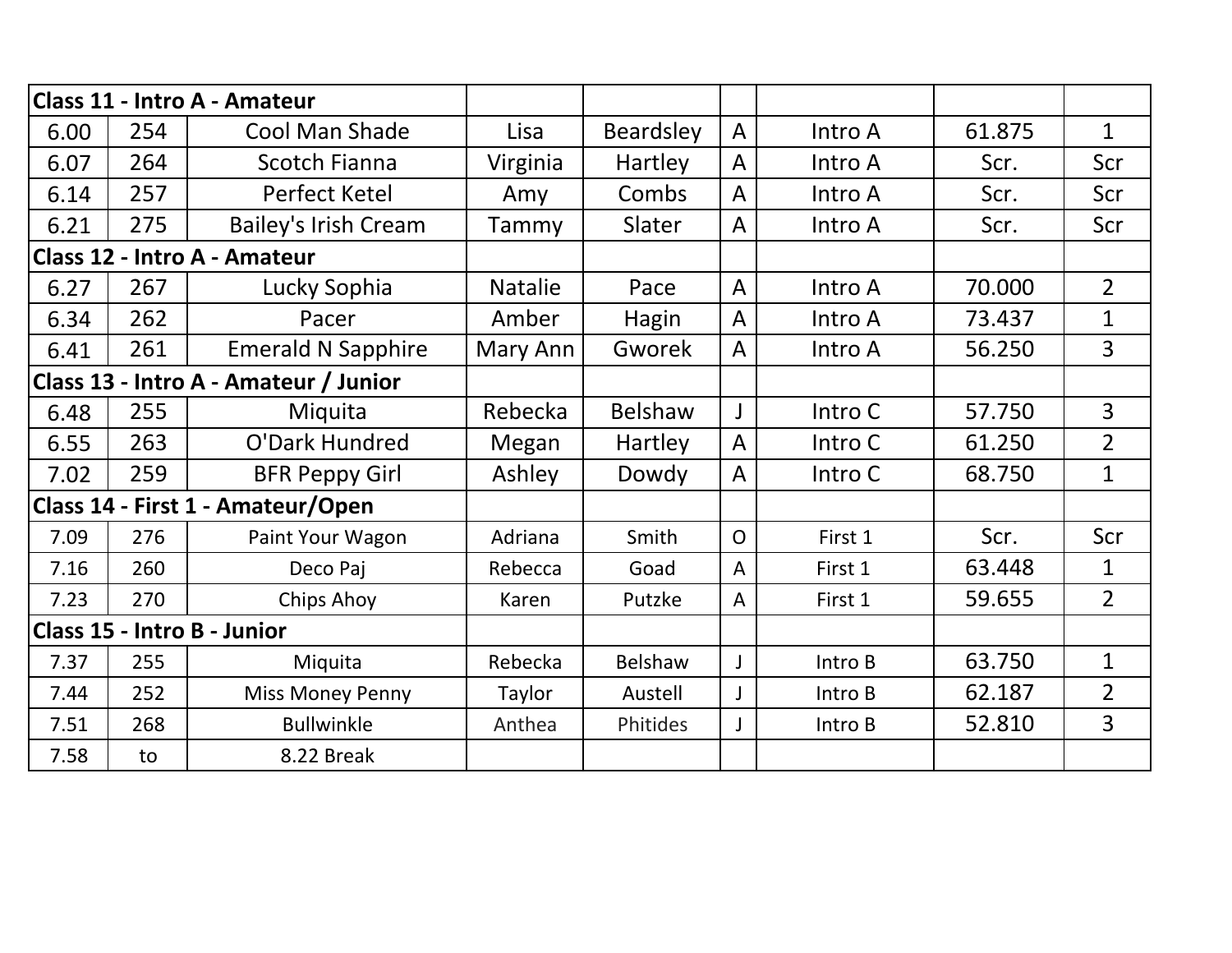|                                        |     | <b>Class 16 - Dressage Seat Equitation</b> |                 |                  |              |                   |        |                |
|----------------------------------------|-----|--------------------------------------------|-----------------|------------------|--------------|-------------------|--------|----------------|
| 8.22                                   |     | <b>Dressage Seat Equitation</b>            |                 |                  |              |                   |        |                |
|                                        | 253 | Cool Man Shade                             | Lisa            | <b>Beardsley</b> | $\mathsf{A}$ | <b>DSE</b>        | 60.000 | $\overline{2}$ |
|                                        | 277 | Adagio                                     | Cassidy         | Spurgeon         | A            | <b>DSE</b>        | 65.000 | $\mathbf{1}$   |
|                                        | 279 | And A Nod                                  | <b>Barbara</b>  | Turner           | A            | <b>DSE</b>        | Scr.   | Scr            |
|                                        |     | <b>Class 17 - Intro B Junior</b>           |                 |                  |              |                   |        |                |
| 8.40                                   | 266 | <b>Sweet Princess Di</b>                   | <b>McKenzie</b> | Lay              | J            | Intro B Q         | 60.000 | $\overline{2}$ |
| 8.47                                   | 258 | Porshe                                     | Ermolene        | Cox              |              | Intro B Q         | 65.000 | $\mathbf{1}$   |
| 8.54                                   | 271 | <b>Blaze</b>                               | Kayla           | Putzke           | J            | Intro B           | 56.875 | 3              |
| 9.01                                   | 265 | Guinivere                                  | Casey           | Knowles          | J            | Intro B           | 54.375 | 4              |
| Class 18 - First 3 - Amateur           |     |                                            |                 |                  |              |                   |        |                |
| 9.08                                   | 253 | Cool Man Shade                             | Lisa            | <b>Beardsley</b> | A            | First 3 Q         | Scr.   | Scr            |
| 9.15                                   | 279 | And A Nod                                  | <b>Barbara</b>  | <b>Turner</b>    | A            | First 3 Q         | Scr.   | Scr            |
| 9.22                                   | 277 | Adagio                                     | Cassidy         | Spurgeon         | A            | First 3           | 63.548 | $\mathbf{1}$   |
| 9.29                                   | 276 | Paint Your Wagon                           | Adriana         | Smith            | O            | First 3 Q         | Scr.   | Scr            |
| Class 19 - WD Basic 2                  |     |                                            |                 |                  |              |                   |        |                |
| 9.36                                   | 251 | Party at the Ritz                          | <b>Barbara</b>  | Aponte           | A            | <b>WD Basic 2</b> | 77.777 | $\mathbf{1}$   |
| Class 20 - WD Intro 4                  |     |                                            |                 |                  |              |                   |        |                |
| 9.43                                   | 274 | Saglawis Nyte of Fame                      | Lynn            | Shinkle          | $\mathsf{A}$ | WD Intro 4        | 65.172 | $\mathbf{1}$   |
| <b>Class 21 - Training 2 - Amateur</b> |     |                                            |                 |                  |              |                   |        |                |
| 9.50                                   | 273 | Venue                                      | Marianne        | Richardson       | A            | Training 2        | Scr.   | Scr            |